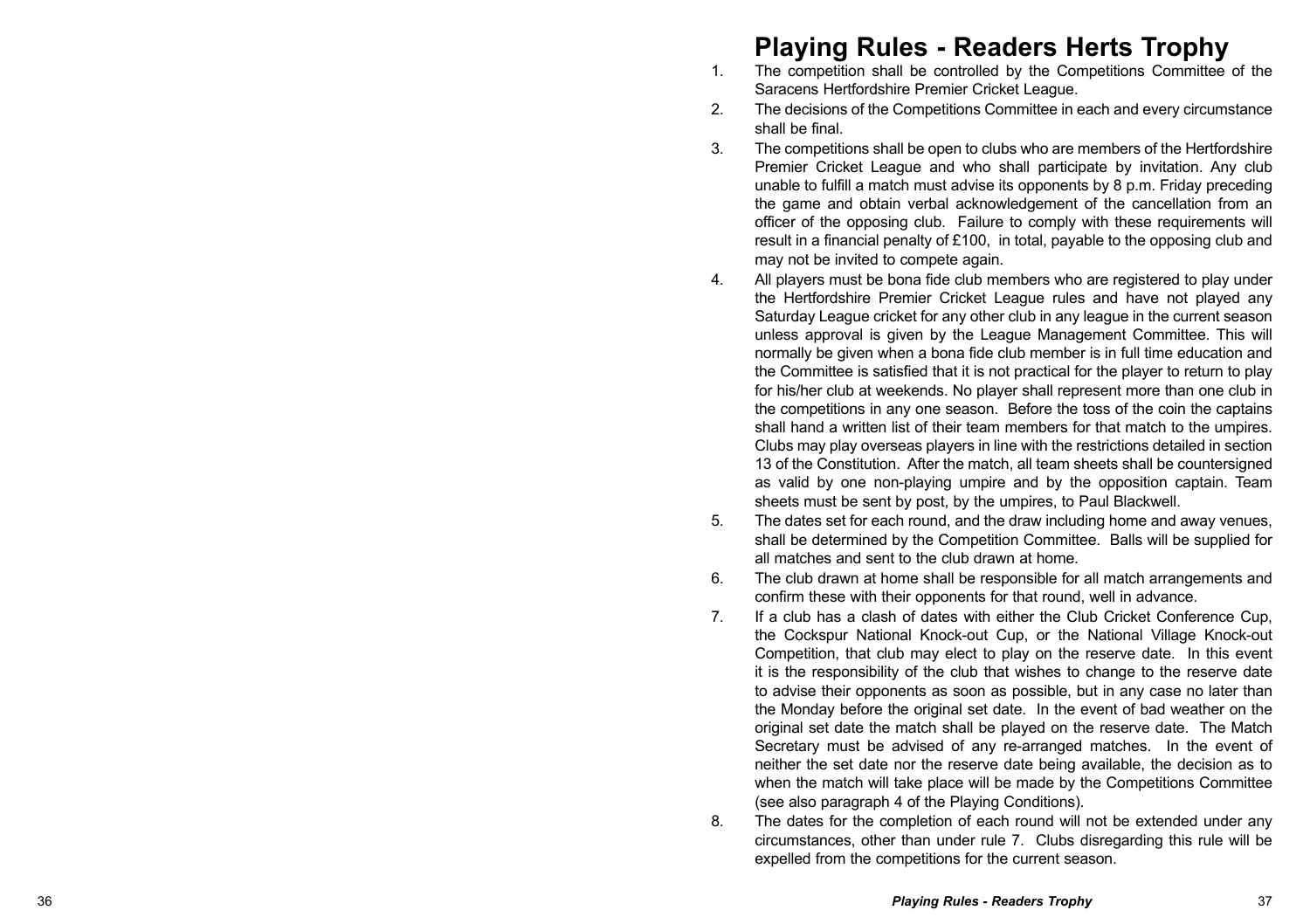9. It shall be the responsibility of the **HOME** club to report the result using same process as for League matches. (See page 65 for full details). The winning club must also send a completed result sheet to the Results Secretary within 48 hours by first class post or fax, or as a scanned document attached to an e-mail. Failure to report the result via text or send in the result sheet will incur a fine of £20, which will increase to £40 for each subsequent offence. Persistent offenders may be excluded from next year's competitions.

## **Umpires and Scorers**

- 10.1 Failure to provide both an umpire and a scorer in accordance with these Rules may result in the Competitions Committee withdrawing the invitation to take part in the competitions in the following year.
- 10.2 From the quarter-finals of the competitions, umpires are to be marked via the League's website as per Saracens Herts League rules. Failure to so do by 11.00pm on the Tuesday after the game will result in a fine of £20.
- 10.3 For the first two rounds non-playing umpires who are preferably members of the ECB Association of Cricket Officials (ECB ACO), are to be appointed by the competing clubs. Clubs are encouraged to contact the Umpires Administrator for help in finding umpires.
- 10.4 For the quarter-finals umpires are to be appointed by the Umpires Committee of the Hertfordshire Cricket League and paid £40 each, to be shared equally between the competing clubs.
- 10.5 For the Semi Finals and Final the cost of the appointed umpires will be borne by the League.
- 10.6 Each club must provide a non-playing scorer in every round.

## **Guidelines and Discipline**

- 11. The Safety Guidelines (for players under 18 years of age) and the Fast Bowling Directive (for bowlers in the Under 19 age group and below), as published in the Hertfordshire Cricket League Handbook, will apply.
- 12. Any Disciplinary matters will be dealt with under Rule 12 of the Hertfordshire Cricket League Constitution and the nominated committee.

# **Readers Herts Trophy - Playing Conditions**

The Laws of Cricket will apply except where otherwise stated within the Competition Rules and the following Playing Conditions:

### **1. Duration**

- 1.1. Each side shall bat for 50 six-ball overs unless all out earlier. The side batting first shall not be permitted to declare its innings closed.
- 1.2 All matches shall start at 1 p.m. with the exception of the Semi Finals (12.30 p.m.) and Final (12.00 noon).
- 1.3 An interval for tea shall be taken, normally between the innings. Its duration shall be not longer than 30 minutes, at the discretion of the umpires.

## **2. Shortened Matches**

#### 2.1 Delayed Start

If, because of inclement weather or for any other reason, a match starts not more than 15 minutes late it shall remain a match of 50 overs per side. If the start is more than 15 minutes late, one over shall be deducted from each innings for every full 7 minutes lost. (For example, if the match starts at 1.20) p.m. 20 minutes late, two overs shall be deducted from each innings and the match becomes one of 48 overs per innings.) The minimum number of overs per innings remaining after this deduction will be 25. Therefore, if the start is delayed by 182 minutes or more (equivalent to 26 overs per side) a match will be considered abandoned. No variations will be allowed to this rule and it is therefore essential for the captains and umpires to agree on the match clock before the scheduled start time.

#### 2.2. First Innings Interrupted

If the first innings is interrupted because of inclement weather or for any other reason, two overs shall be deducted from the match for every full 7 minutes lost. If there is more than one interruption, the time lost is to be accumulated and the overs reduced accordingly. Overs shall be deducted equally from both innings. If this reduces the match to fewer than 25 overs per side, it shall be abandoned. If the number of overs already completed equals or exceeds the overs per side resulting from the calculation, the first innings shall be closed and provided that at least 25 overs remain in the match, they shall be available for the second innings; otherwise the match shall be abandoned.

#### 2.3 Second Innings Interrupted

If the second innings is interrupted because of inclement weather or for any other reason, one over shall be deducted for every full 3 1/2 minutes lost. If there is more than one interruption, the time lost is to be accumulated and the overs reduced accordingly. Once the side batting second has received 25 overs it is deemed that a match has taken place.

### **3. Slow Play**

- 3.1 After three and one quarter hours play the umpires will indicate to the fielding captain how many overs have been completed and this will be the number of overs the team batting second will receive. Play will then continue in the first innings of the match until the maximum allowance has been bowled or the team dismissed.
- 3.2 If the first innings has been reduced in length in accordance with paragraphs 2.1 or 2.2, the time limit in paragraph 3.1 will be reduced by half the total playing time lost.
- 3.3 The umpires will have sole discretion on the interpretation and implementation of this rule, and may allow additional time in respect of serious injury, frequent lost balls or any Acts of God.

## **4. Rearranged Matches (see also paragraph 7 of the Rules)**

If it is not possible to reach a result of a match on the set date, the first option shall be to re-play the match on the reserve date. The Match Secretary must be informed.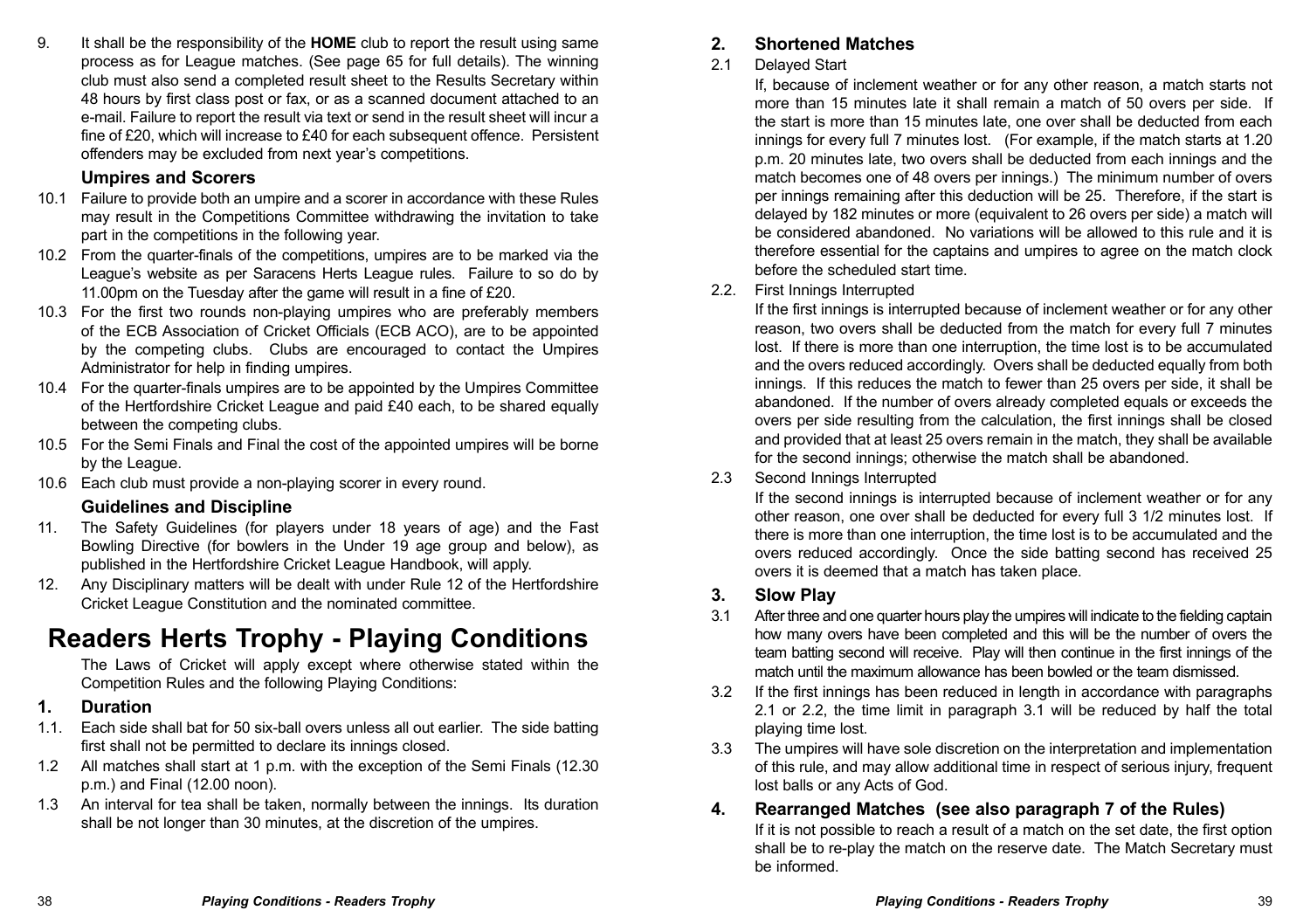If either the reserve date is not available or a result is not reached on the reserve date, the Match Secretary must be advised which of the following options (listed in order of preference) is proposed by the clubs. If the clubs cannot agree, a decision as to which option shall be adopted and when it shall take place will be made by the Competitions Committee.

- a) a mid-week match,
- b) an evening match of 20 overs per side
- c) a bowl out (see Appendix 2)
- d) the toss of a coin between the two captains, when both are present. In the event of one or both captains being unable to be present, the tossing of the coin shall be referred to the nominated administrator

### **5. Restriction of Bowlers**

5.1 No bowler shall bowl more than ten overs nor more than one fifth of the total number of overs in the innings except where that total is not divisible by 5. If, for example, the match is reduced to 41 overs per side, one bowler may bowl 9 overs and 4 other bowlers may bowl 8 overs each.

#### **6. Result**

- 6.1 A result can be achieved only if the side batting second has received at least 25 overs, or has been dismissed in fewer than 25 overs or has scored enough runs to win in fewer than 25 overs.
- 6.2 Where the numbers of overs available to both sides remain equal throughout the match:
	- i) the side that scores the most runs shall be the winner.
	- ii) if the scores are level, the side which has lost the least number of wickets shall be the winner.
	- iii) if still equal, the winner shall be the side with the highest scoring rate over the first 20 overs of its innings.
	- iv) if still equal, the winner shall be the side losing the least number of wickets in the first 20 overs of its innings.
	- v) if still equal, the winner shall be the side with the highest scoring rate over the first 10 overs of its innings.
	- vi) if still equal, the winner shall be the side losing the least number of wickets in the first 1`0 overs of its innings.
	- vii) if still equal, the winner shall be the side with highest scoring rate over the first 9 overs of its innings, if still equal the first 8 overs and so on.
- 6.3 If the number of overs available to the side batting second is reduced in accordance with paragraph 2.3, a target score shall be calculated by multiplying the reduced number of overs by the overall scoring rate of the side batting first. If the side batting first were all out in fewer overs than were available to them, their overall scoring rate shall be calculated on the assumption that they batted for all the overs available.

## **7. Covers**

If covers are available then the entire pitch should be covered immediately upon rain intervening.

### **8. Restriction of the Placement of Fielders**

- 8.1 Throughout the innings a maximum of five fielders may field on the leg side of the pitch.
- 8.2 For the first fifteen overs of each innings, or less in a shortened innings as determined from Appendix 1, only two fielders may be placed outside the fielding circle. Throughout this period two fielders, in addition to the wicket keeper, must be in stationary catching positions within 15 yards of the bat.
- 8.3 Thereafter, at the instant of delivery a minimum of four fielders (plus the bowler and wicket keeper) must be within an area bounded by two semi circles centred on each middle stump (each with a radius of 30 yards) and joined by a parallel line on each side of the pitch.
- 8.4 In the event of an infringement, the square leg umpire shall call and signal 'No Ball'.
- 8.5 The fielding circle should be marked by painted white dots at five yard intervals, each dot to be marked by a white plastic or rubber (but not metal) disk measuring seven inches in diameter.

## **9. Interpretation of Wide Ball**

Umpires are instructed to apply a very strict and consistent interpretation in regard to this Law in order to prevent negative bowling wide of the wicket. In addition any ball pitching outside the leg stump and maintaining its line should be called wide unless it is intercepted by the striker or passes between him and the wicket.

## **Appendix 1 - Fielding Restrictions In A Shortened Innings**

Where an innings is shortened in accordance with section 2 (inclement weather, etc.) or paragraph 3.1 (slow play), the fielding restriction specified in paragraph 8.2 shall apply for a lesser number of overs as follows:

| <b>Total Overs Available</b><br>in Innings | <b>Overs of Duration</b><br>of Fielding Restrictions |  |  |
|--------------------------------------------|------------------------------------------------------|--|--|
| $25 - 26$                                  |                                                      |  |  |
| $27 - 29$                                  | 8                                                    |  |  |
| $30 - 33$                                  | 9                                                    |  |  |
| $34 - 36$                                  | 10                                                   |  |  |
| $37 - 39$                                  | 11                                                   |  |  |
| $40 - 43$                                  | 12                                                   |  |  |
| $44 - 46$                                  | 13                                                   |  |  |
| $47 - 49$                                  | 14                                                   |  |  |